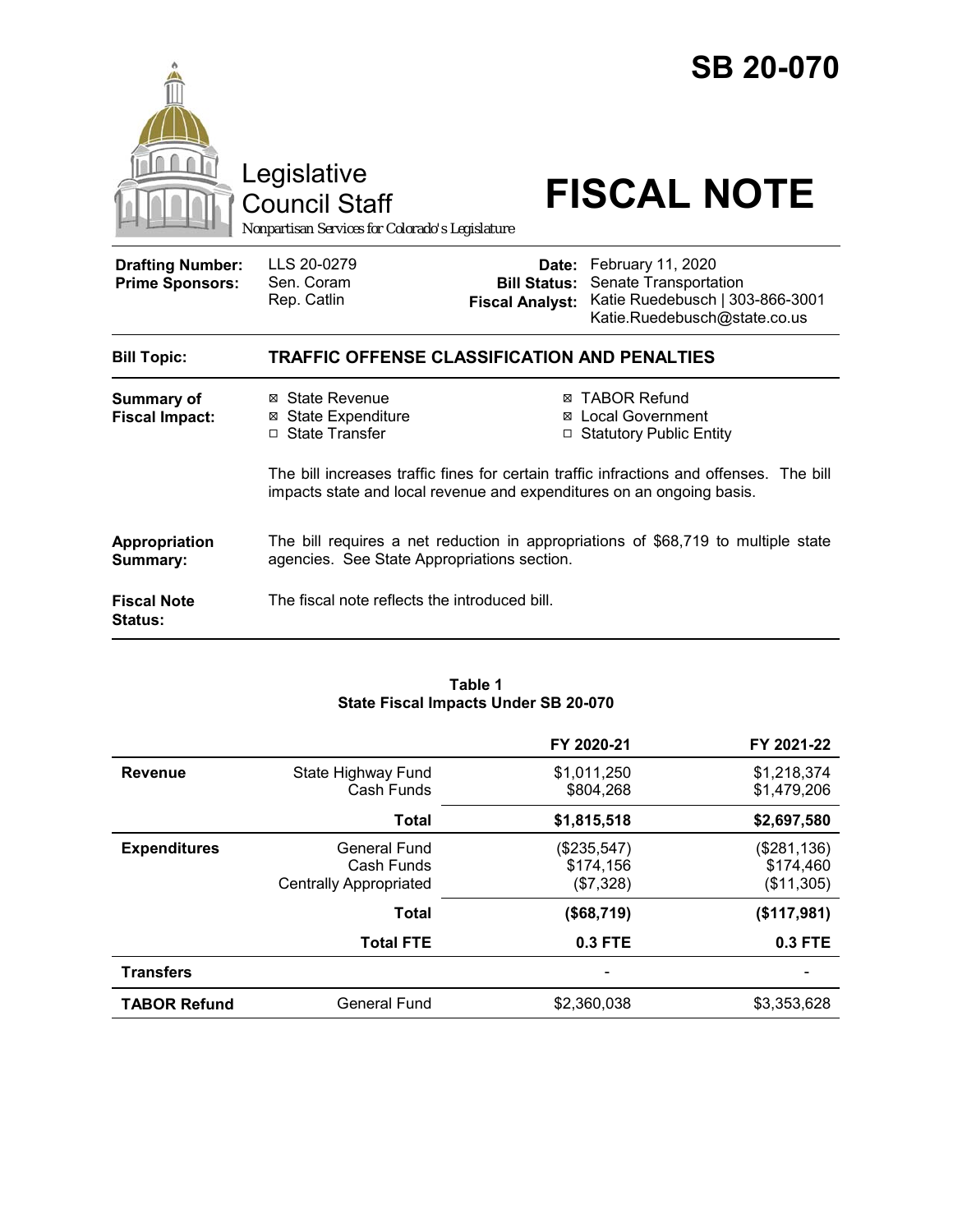## **Summary of Legislation**

The bill increases the ranges of fines for traffic infractions and offenses, as well as increasing fines and surcharges for specific traffic offenses. Under the bill, 25 percent of the fine collected for a traffic misdemeanor and 50 percent of the fine collected for a traffic infraction are transferred to the county in which the infraction was committed. The funding received by counties from traffic infractions and offenses must be used for traffic-related activities. Traffic penalties are increased:

- from \$15 to \$45 for class A and class B traffic infractions, with a maximum penalty of \$300;
- from \$150 to \$450 for class 2 traffic misdemeanors, with a maximum penalty of \$900; and
- from \$300 to \$900 for class 1 traffic misdemeanors, with a maximum penalty of \$3,000.

In addition, the bill reclassifies driving without a valid driver license from a class 2 misdemeanor to class A traffic infraction. Also, the bill reclassifies the first violation of driving without insurance from a class 1 traffic misdemeanor to a class A traffic infraction with a \$500 fine.

## **Background**

In Colorado, traffic infraction penalties and surcharges are primarily credited to the Highway Users Tax Fund (HUTF) and the Judicial Department.

**Penalty revenue.** Traffic infraction penalties are primarily credited to the HUTF. The HUTF is the primary source of state highway system funding in Colorado. Preliminary, unaudited revenue to the fund totaled \$1.1 billion in FY 2018-19. Of the \$1.1 billion, \$44.4 million in court, DUI, and DWI fines were credited to the HUTF in FY 2018-19 from traffic fines. Of revenue transferred to the HUTF, 65 percent is transferred to the State Highway Fund (SHF), 26 percent to counties, and 9 percent to municipalities.

However, revenue from several specific penalties, including seat belt infractions and driving under the influence offenses, are distributed differently.

- *Seat belt infractions.* Penalties from seat belt infractions remain in the local jurisdiction if the violation occurred on a local road. If the infraction occurred on a state or federal highway, 50 percent is transmitted to the local jurisdiction, with the remaining 50 percent credited to the HUTF. In addition, if the citing officer is a Colorado State Patrol officer, the penalty revenue is credited to the HUTF.
- *Driving under the influence.* Fifty percent of penalties from driving under the influence offenses remain in the local jurisdiction if the violation occurred on a local road, with the remaining 50 percent credited to the HUTF. If the violation occurred on a state or federal highway, 25 percent remains in the local jurisdiction, and the remaining 75 percent is allocated to the HUTF.

**Surcharge revenue.** Traffic infraction surcharge revenue is transmitted to the judicial districts in the Judicial Department. Surcharge revenue remains in the judicial district where the offense or infraction occurred. Of the surcharge revenue, 50 percent is credited to the judicial district's Victim and Witness Assistance and Law Enforcement Fund and 50 percent to the judicial district's Crime Victim Compensation Fund.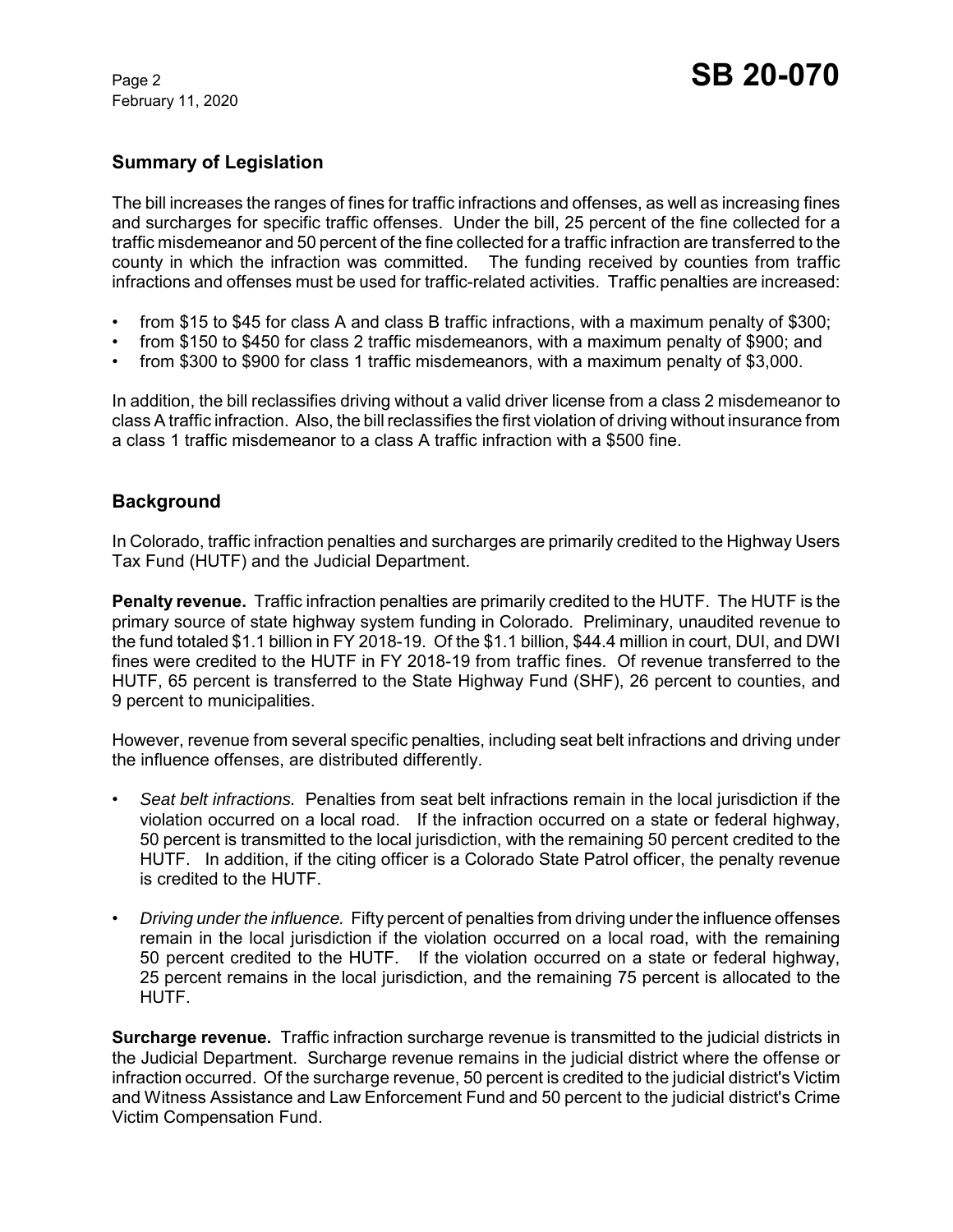# **Comparable Crime Analysis**

Legislative Council Staff is required to include certain information in the fiscal note for any bill that creates a new crime, changes the classification of an existing crime, or changes an element of an existing crime. The following sections outline data on crimes that are comparable to the offense in this bill and discuss assumptions on future rates of criminal convictions under the bill.

**Prior conviction data for driving without a license.** This bill reclassifies the existing offense of driving without a license from a class 2 traffic misdemeanor to a class A traffic infraction. For the last three years, 23,633 persons have been convicted and sentenced for this offense. Of the persons convicted, 17,014 were male, 6,522 were female, and 97 did not have a gender identified. Demographically, 18,144 were White, 1,995 were Black/African American, 2,718 were Hispanic, 124 were Asian, 86 were American Indian, 393 were classified as "Other," and 173 did not have a race identified.

**Prior conviction data for driving without insurance.** This bill reclassifies the first offense of the existing offense of driving without insurance from a class 1 traffic misdemeanor to a class A traffic infraction. For the last three years, 22,097 persons have been convicted and sentenced for this offense. Of the persons convicted, 14,613 were male, 7,422 were female, and 62 did not have a gender identified. Demographically, 18,490 were White, 1,736 were Black/African American, 1,253 were Hispanic, 167 were Asian, 72 were American Indian, 256 were classified as "Other," and 123 did not have a race identified.

**Assumptions.** This fiscal note assumes that an estimated 125,661 traffic cases will be subject to additional penalties and that approximately 25,000 traffic cases are now eligible to be filed as traffic infraction cases. The fiscal note also assumes an indigence rate of 19 percent, which increases the number of payment plans administered by the Judicial Department.

Visit leg.colorado.gov/fiscalnotes for more information about criminal justice costs in fiscal notes.

#### **State Revenue**

The bill is estimated to increase state cash fund revenue from traffic penalties and surcharges by \$2.3 million in FY 2020-21 and \$3.4 million in FY 2021-22.

**Fee impact.** This fiscal note assumes that an estimated 125,661 traffic cases will be subject to additional penalties and that approximately 25,000 traffic cases are now eligible to be filed as traffic infraction cases. In FY 2020-21, it is assumed that 83 percent of case will be committed on or after the bill's effective date and reflect a 59 percent collection rate. Case numbers have been adjusted to represent a 19 percent indigence factor.

However, it should be noted that judges have discretion in sentencing, so actual fine and surcharge revenue collected may differ from this estimate. It also should be noted that some traffic infractions were not included in the revenue estimate due to low conviction rates or no convictions. Revenue from these infractions are expected to be minimal. Traffic penalties and surcharge revenue is subject to TABOR.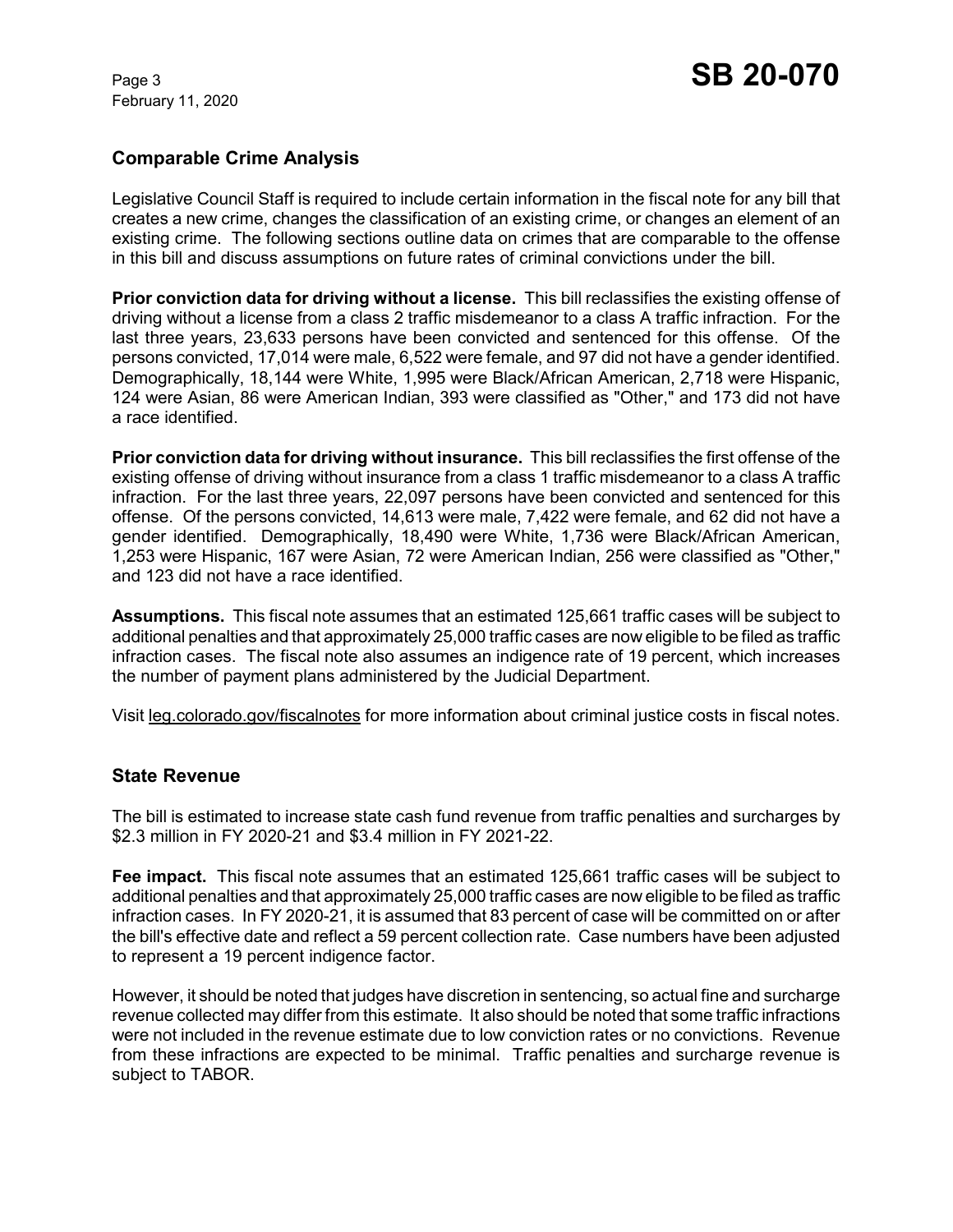# **Page 4 SB 20-070**

| Revenue Under SB 20-070 |                                                           |                   |                            |                                       |                                   |
|-------------------------|-----------------------------------------------------------|-------------------|----------------------------|---------------------------------------|-----------------------------------|
| <b>FY</b>               | <b>Penalty Type</b>                                       | <b>Fee Change</b> | <b>Estimated</b><br>Cases* | <b>Estimated</b><br><b>Assessment</b> | <b>Estimated</b><br>Collections** |
| <b>FY21</b>             | <b>Traffic infractions</b>                                | \$15-\$150        | 78,130                     | \$3,157,011                           | \$1,789,887                       |
|                         | Misdemeanors                                              | \$300-\$600       | 6,344                      | \$2,012,261                           | \$1,046,376                       |
|                         | Misdemeanor to Infraction                                 | (\$25)            | 16,808                     | (\$420, 188)                          | (\$247,911)                       |
|                         | Surcharges                                                | \$14              | 84,482                     | \$1,182,746                           | \$804,268                         |
|                         | <b>Total Collections</b>                                  |                   |                            |                                       | \$3,392,620                       |
|                         |                                                           |                   |                            | <b>HUTF</b>                           | \$1,555,770                       |
|                         |                                                           |                   |                            | Counties                              | \$1,032,582                       |
|                         |                                                           |                   |                            | Judicial districts                    | \$804,268                         |
| <b>FY22</b>             | <b>Traffic infractions</b>                                | \$15-\$150        | 94,143                     | \$3,803,618                           | \$2,156,492                       |
|                         | Misdemeanors                                              | \$300-\$600       | 7,644                      | \$2,424,411                           | \$1,260,694                       |
|                         | Misdemeanor to Infraction                                 | (\$25)            | 20,250                     | (\$506, 250)                          | (\$298,688)                       |
|                         | Surcharges                                                | \$14              | 101,785                    | \$1,424,996                           | \$968,997                         |
|                         | Additional FY 2020-21 Collections Total***                |                   |                            |                                       | \$510,209                         |
|                         | <b>Total Collections</b>                                  |                   |                            |                                       | \$4,597,704                       |
|                         |                                                           |                   |                            | <b>HUTF</b>                           | \$1,874,422                       |
|                         |                                                           |                   |                            | Counties                              | \$1,244,076                       |
|                         | <i>Judicial</i> districts                                 |                   |                            |                                       | \$968,997                         |
|                         | Additional revenue on FY 2020-21 penalties and surcharges |                   |                            | \$510,209                             |                                   |

**Table 2**

*\* Case numbers represent a 19 percent indigence factor.*

*\*\* Estimated collections assume 59 percent from infractions, 52 percent from misdemeanors, and 68 percent from surcharges will be paid by June 30 of the fiscal year.* 

\*\*\* *Year 1 collections in FY 2021-22 assume 16 percent return on FY 2020-21 assessments.*

**HUTF revenue.** The bill results in a revenue increase to the HUTF of \$1.6 million in FY 2020-21 and by \$1.9 million in FY 2021-22. Table 3 shows how HUTF revenue will be distributed to CDOT, counties, and municipalities. Revenue to the HUTF is subject to TABOR.

#### **Table 3 HUTF Distribution Under SB 20-070**

| <b>HUTF Distribution</b>        | FY 2020-21  | FY 2021-22  |
|---------------------------------|-------------|-------------|
| State Highway Fund (65 percent) | \$1,011,250 | \$1,218,374 |
| Counties (26 percent)           | \$404.500   | \$487,350   |
| Municipalities (9 percent)      | \$140,019   | \$168,698   |
| Total                           | \$1,555,770 | \$1,874,422 |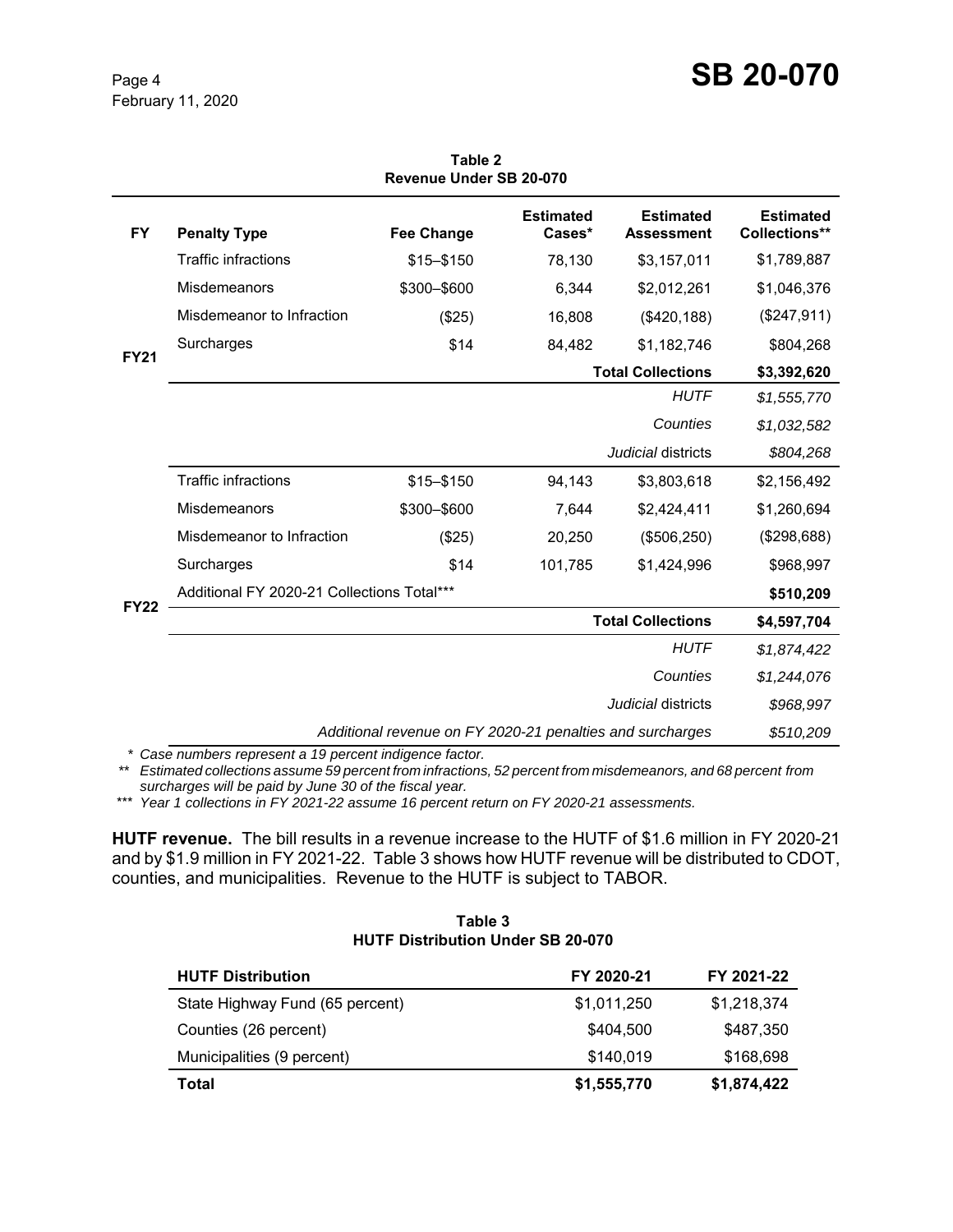**Surcharge revenue.** The bill will increase surcharge revenue to the judicial districts by \$804,268 in FY 2020-21 and \$968,997 in FY 2021-22. Of the surcharge revenue, 50 percent is credited to the judicial district's Victim and Witness Assistance and Law Enforcement Fund and 50 percent to the judicial district's Crime Victim Compensation Fund.

### **State Expenditures**

Overall, the bill will reduce state cash fund expenditures overall by \$37,894 in FY 2020-21 and \$117,981 in FY 2021-22. As shown in Table 2, Judicial Department impacts include savings for the trial courts and an increase in costs to the collections unit. These impacts are shown in Table 4 and discussed below.

| <b>Cost Components</b>                |                  | FY 2020-21    | FY 2021-22  |
|---------------------------------------|------------------|---------------|-------------|
| <b>Judicial Department</b>            |                  |               |             |
| Personal Services - Trial Courts      |                  | $(\$227,947)$ | (\$273,536) |
| <b>Operating/Capital Expenses</b>     |                  | $(\$7,600)$   | (\$7,600)   |
| Personal Services - Collections       |                  | \$144,668     | \$170,972   |
| <b>Operating/Capital Expenses</b>     |                  | \$29,488      | \$3,488     |
| Centrally Appropriated Costs*         |                  | (\$7,328)     | (\$11,305)  |
| FTE - Trial Courts                    |                  | $(2.4$ FTE)   | $(3.0$ FTE) |
| FTE - Collection                      |                  | 2.7 FTE       | 3.3 FTE     |
| <b>Judicial Department (Subtotal)</b> |                  | (\$68,719)    | (\$117,981) |
| <b>Department of Revenue</b>          |                  |               |             |
| <b>Computer Programming</b>           |                  | \$30,825      |             |
| <b>DOR (Subtotal)</b>                 |                  | \$30,825      |             |
|                                       | Total            | (\$37,894)    | (\$117,981) |
|                                       | <b>Total FTE</b> | 0.3 FTE       | 0.3 FTE     |

#### **Table 4 Expenditures Under SB 20-070**

 *\* Centrally appropriated costs are not included in the bill's appropriation.*

**Judicial Department.** The bill decreases workload and costs for the trial courts and agencies providing representation to indigent persons and increases costs for the collections unit.

*Trial courts.* The bill decreases General Fund expenditures for the trial courts due to the approximately 25,000 traffic cases that will be filed as an infraction instead of a misdemeanor. This is estimated to result a reduction of 1.0 FTE for a magistrate and 2.0 FTE for support staff, which will reduce expenditures by \$235,547 and 2.4 FTE in FY 2020-21 and \$281,136 and 3.0 FTE in FY 2021-22 and future years. Cost reductions in FY 2020-21 are prorated for the General Fund paydate shift and a September 1 start date.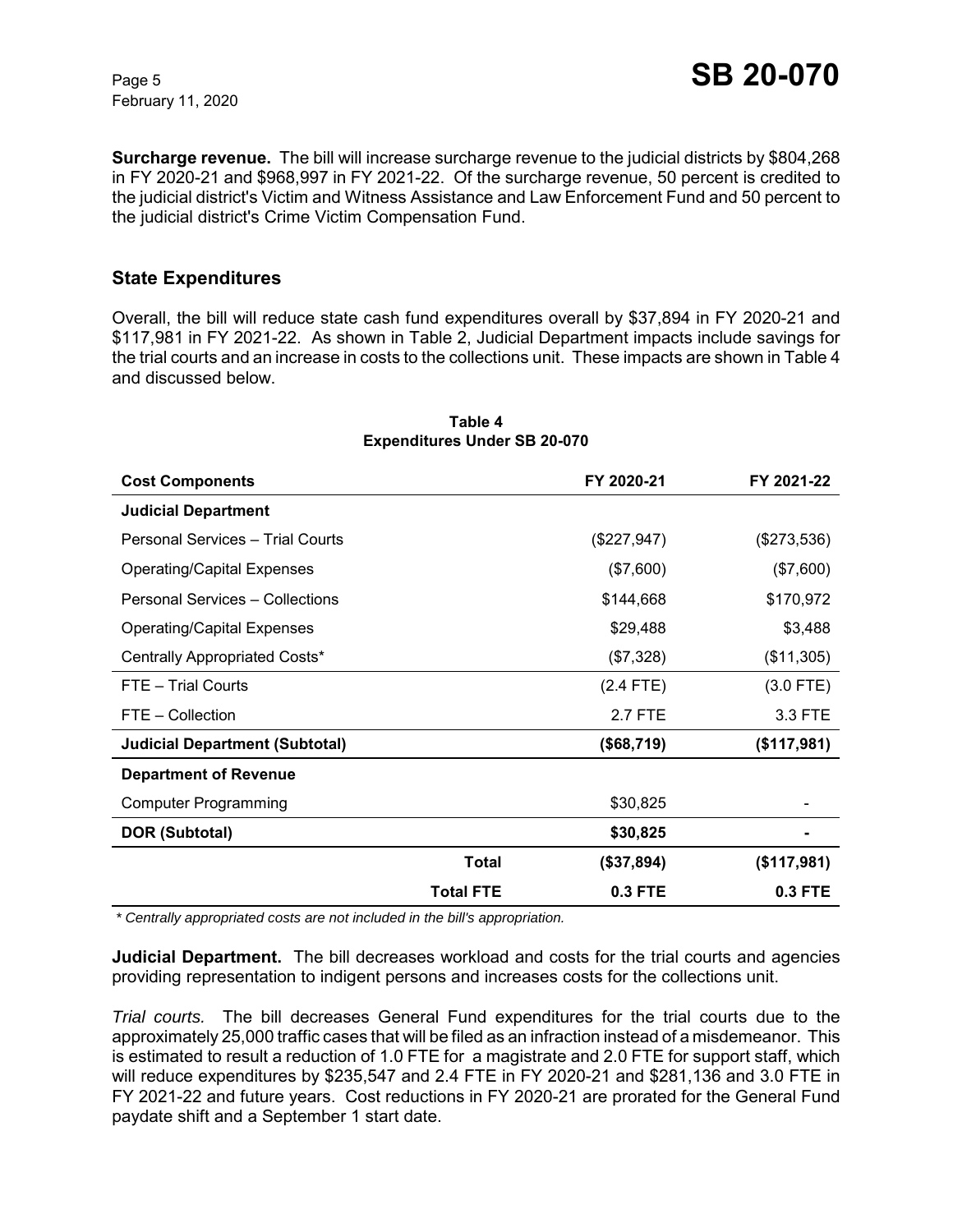*Collections unit.* The bill increases cash fund expenditures for the collections unit in the Judicial Department due to the increased need for payment plans by defendants and the associated workload. This is expected increase workload by an average of 5 minutes for the approximately 81,535 cases subject to new penalties after indigence rate application. This is estimated to result in a need for an additional \$174,156 and 2.7 FTE collections investigators in FY 2020-21 and \$174,460 and 3.3 FTE in FY 2021-22 and future years. Costs in FY 2020-21 are prorated to reflect a September 1 start date.

*Office of the Public Defender and Office of Alternative Defense Counsel.* The bill will decrease expenditures for the Office of the Public Defender to represent defendants in certain traffic offense cases and for the Office of Alternative Defense Counsel if a conflict exists. For informational purposes, a reduction of 1.0 attorney FTE results in an annual savings of \$90,214. This fiscal note assumes that any decreases in expenditures will be based on any changes in future caseload and will be addressed through the annual budget process.

**Department of Revenue.** In FY 2020-21, one-time programming costs of \$30,825 are required to update the Driver License, Record, Identification and Vehicle Enterprise Solutions (DRIVES) system with the new penalty amounts for 204 different infractions. Programming costs are calculated at 137 hours at a rate of \$225 per hour and are paid from the DRIVES Vehicle Services Account.

**Centrally appropriated costs.** Pursuant to a Joint Budget Committee policy, certain costs associated with this bill are addressed through the annual budget process and centrally appropriated in the Long Bill or supplemental appropriations bills, rather than in this bill. These costs, which include employee insurance and supplemental employee retirement payments, are estimated to be reduced by \$7,328 in FY 2020-21 and \$11,305 in FY 2021-22.

**TABOR refunds.** The bill is expected to increase state General Fund obligations for TABOR refunds by \$2.3 million in FY 2020-21 and \$3.4 million in FY 2021-22. Under current law and the December 2019 Legislative Council Staff forecast, the bill will correspondingly increase the amount refunded to taxpayers via sales tax refunds made available on income tax returns for tax years 2021 and 2022, respectively. A forecast of state revenue subject to TABOR is not available beyond FY 2021-22.

#### **Local Government**

The bill will increase revenues to counties by \$1.4 million in FY 2020-21 and \$1.7 million from traffic penalties for traffic safety improvement and law enforcement. In addition, municipal revenue will increase by \$140,019 in FY 2020-21 and \$168,700 in FY 2021-22. These revenue impacts will vary by jurisdiction.

# **Effective Date**

The bill takes effect September 1, 2020, if no referendum petition is filed. The bill applies to offense committed on or after the bill's effective date.